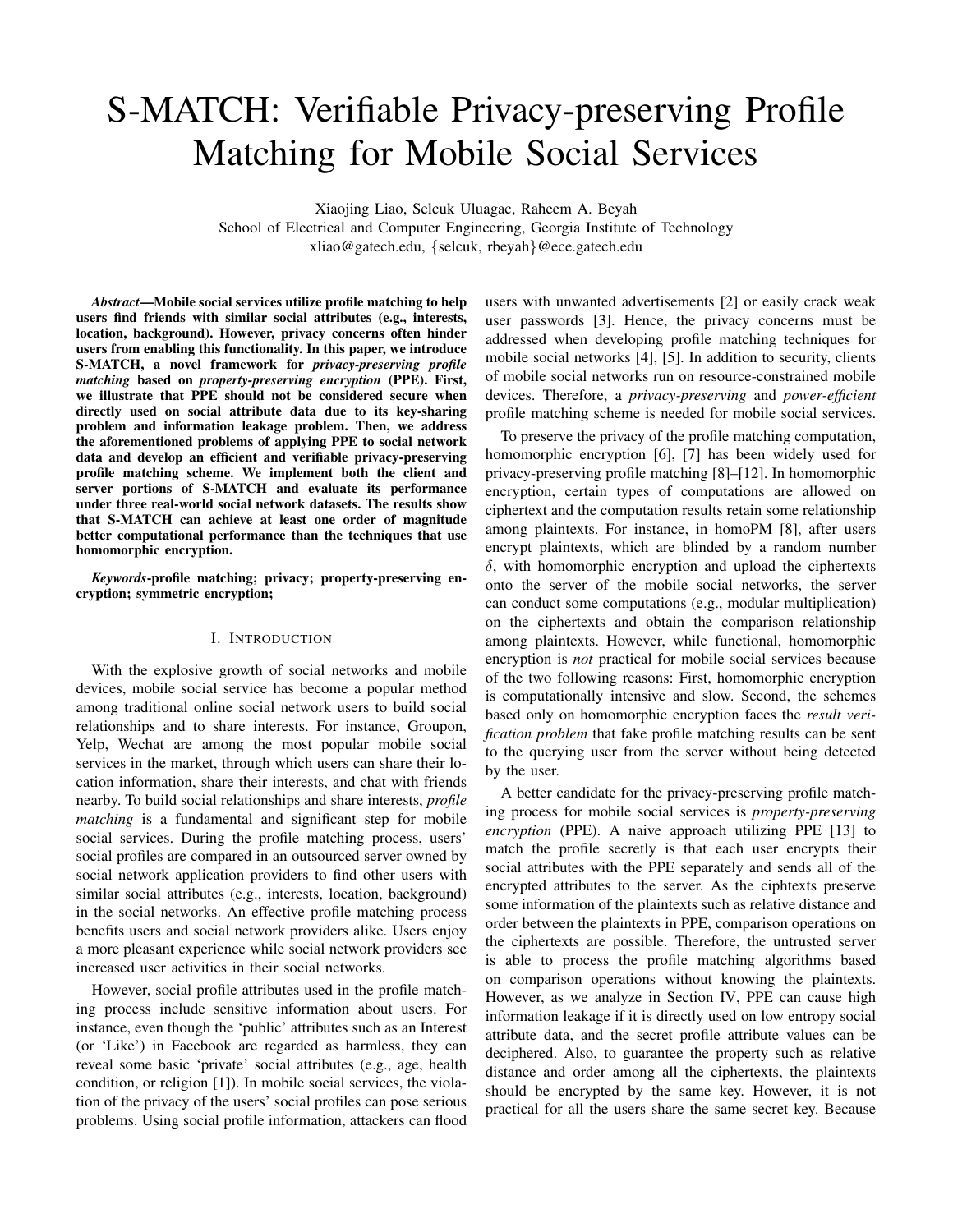when a malicious user colludes with the untrusted server, all the data face the threat of plaintext recovery.

In this paper, we propose S-MATCH, a privacy-preserving profile matching technique for mobile social services in which the privacy-preserving operations are achieved utilizing PPE. The main contributions of the paper are summarized as follows:

- We show the challenges of using PPE directly on social attribute data for profile matching. Specifically, we highlight the key-sharing problem and the information leakage problem by analyzing the entropy of three realworld datasets.
- We address the information leakage problem by providing a technique to increase the entropy of the user profiles so that PPE can be used in our privacy-preserving profile matching scheme. Also, we present a key generation protocol for users, which addresses the key-sharing problem.
- We present a verification protocol for users to verify the profile matching results, but learn nothing about other users' profile attributes.
- We show the provable security of S-MATCH, which indicates that S-MATCH is protected from plaintext recovery under ordered known plaintext attack and known key attack (i.e., PR-OKPA and PR-KK).
- We demonstrate a prototype implementation of S-MATCH with an application on an Android-based mobile testbed and evaluate its performance using three realworld datasets. Our results indicate the efficiency and validity of our scheme.

This paper proceeds as follows. We discuss the related work in Section II. In Section III, we describe the cryptographic primitives in this work. We present the challenges of using PPE for privacy-preserving profile matching in Section IV. In Section V, we show the problem formulation. In Section VI, our approach is described in detail. Section VII presents the security analysis of S-MATCH. In Section IX, our scheme is evaluated using real-world datasets and compared with a representative scheme based on homomorphic encryption. Finally, in Section X, the conclusion and future work are presented.

## II. RELATED WORK

Private Profile Matching. Profile matching is critical for social networks. Recently, Zhang et al. [14] improved the performance of the earlier profile matching schemes by introducing the symmetric cryptosystem to conduct operations. Also, the scheme they proposed is verifiable. However, the scheme is designed in the two-party matching scenario, which introduce large communication cost when extended to a profile matching scheme in large scale. In [9], a privacypreserving personal profile matching scheme was proposed, where minimal information about the users' social attribute is exchanged. In [10], Arb et al. proposed a mobile social networking platform called VENETA to secretly detect friends of friends. In [11], Wang et al. proposed a secure and privacypreserving social networks group matching scheme Gmatch. In [15], Nagy et al. developed an efficient friend-finder application. However, all of these schemes are attribute-level profile matching based on *Private Set Intersection* [16], [17], which means that they are not able to differentiate users with different attribute values. Zhang et al. [8] proposed a finegrained profile matching protocol to differentiate users with different attribute values. Li et al. [12] improved the scheme in [8] by introducing a novel blind vector transformation technique to protect the profile matching process against the runaway attack. These profile matching schemes are conducted through homomorphic encryption [6], [7] such as Paillier's cryptosystem [18]. However, the privacy-preserving profile matching schemes only based on homomorphic encryption are too computationally expensive for mobile devices and are not verifiable. Table I shows the difference of our paper from the previous works. The category of the schemes includes symmetric encryption (SE) and homomorphic encryption (HE). Security of the schemes includes malicious model (M) and honest-but-curious model (HBC). Verification means that the profile matching results from the server are verifiable. Finegrained match means that the profile matching is processed on the attribute-value-level, compared to the attribute-level. And fuzzy match means that the profile matching results include not only the perfect matching result but also the top-k matching results. As illustrated by Table I, S-MATCH is the most fullfeatured and efficient scheme.

Security of OPE. Motivated by the first OPE scheme proposed by Agrawal et al. [19], Boldyreva [20] initiated the cryptographic study of OPE and first present the security goal of OPE, i.e., releasing nothing but order (indistinguishability under ordered chosen plaintext attack (IND-OCPA)). In [20], Boldyreva et al. indicated that IND-OCPA cannot be achieved. They proved that the OPE scheme they proposed was POPF-CCA secure (i.e., pseudorandom order-preserving function under chosen-ciphertext attack), which means that the adversary cannot distinguish the OPE scheme from the random order

TABLE I A COMPARISON OF RELATED WORKS WITH OUR S-MATCH.

|                    | <b>S-MATCH</b> | ZLL13 [14] | ZZS12 [8]  | LCY11 [9]  | NCD13 [15] | LGD12 [12] |
|--------------------|----------------|------------|------------|------------|------------|------------|
| Category           | SЕ             | SE         | <b>HE</b>  | HЕ         | HЕ         | HЕ         |
| Security           | M/HBC          | M/HBC      | <b>HBC</b> | <b>HBC</b> | <b>HBC</b> | <b>HBC</b> |
| Verification       |                |            |            |            |            |            |
| Fine-grained Match |                |            |            |            |            |            |
| <b>Fuzzy Match</b> |                |            |            |            |            |            |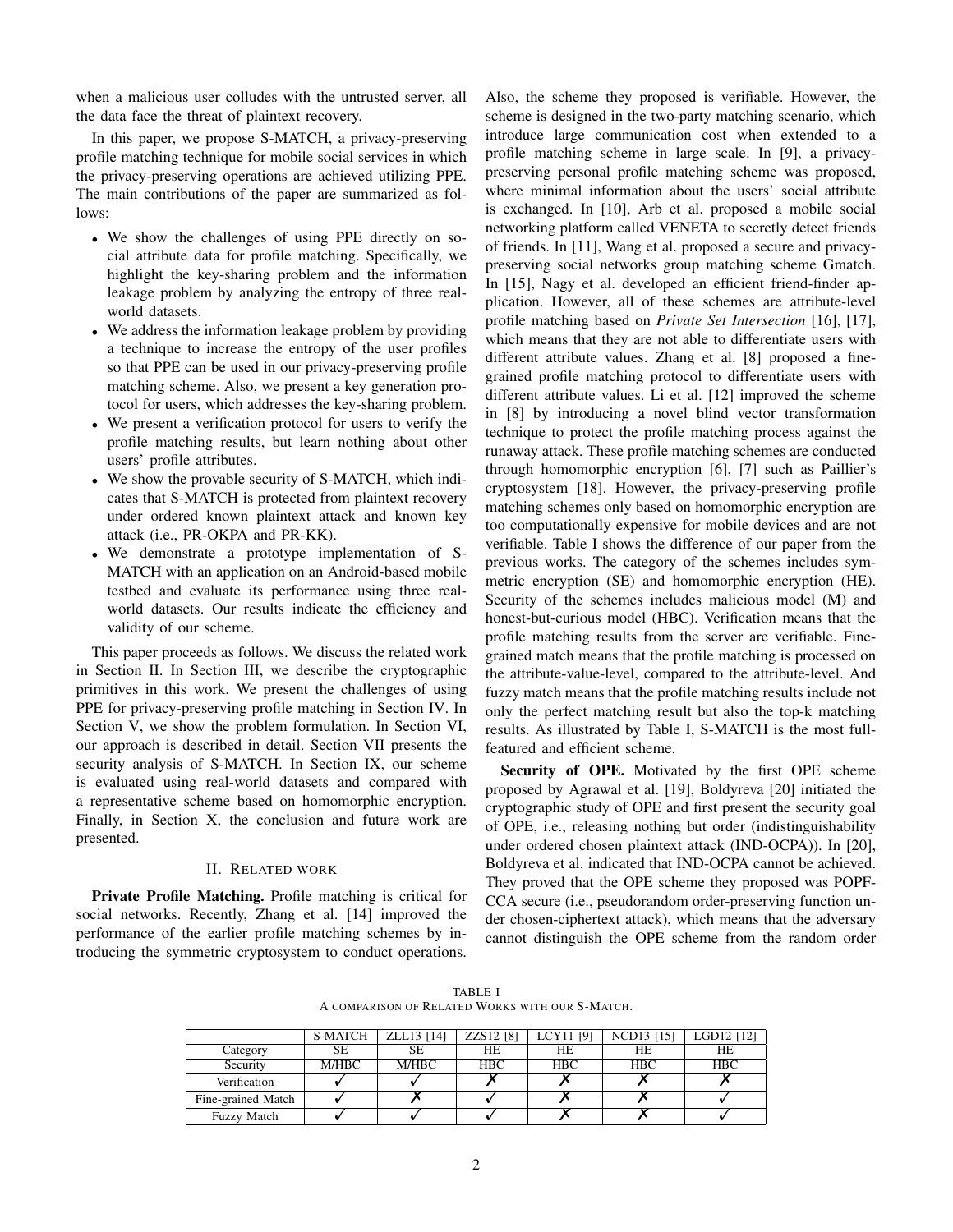preserving function. mOPE proposed by Popa et al. [21] was the first OPE scheme to achieve IND-OCPA. However, mOPE is an interactive scheme, which is not suitable for the privacypreserving profile matching scenario in our work.

#### III. CRYPTOGRAPHIC PRIMITIVES

*PPE.* A deterministic property-preserving encryption (PPE) is a tuple  $PPE = (Keygen, Enc, Dec)$ . In PPE, the ciphertexts preserve the property  $P$  of a set of plaintexts  $M$ such as distance or order. To encrypt a set of plaintexts  ${m_i : m_i \in M}$ , the user generates a PPE key  $K \stackrel{\$}{\leftarrow} Keygen$ and the ciphertexts  $\{c_i \leftarrow Enc(K, m_i) : m_i \in M\}$ . The property  $P$  which the ciphertexts preserve is formally defined as follows:

*Definition 1: PPE* is an encryption scheme, which has property  $P$  with parameters of fixed number  $k$  and a publicly computable algorithm Test, such that

Test
$$
(c_1, \ldots, c_k) = P(m_1, \ldots, m_k)
$$

where  $c_i$  is the ciphertext of the plaintext  $m_i$ ,  $i \in \{1, ..., k\}$ .

Order-preserving symmetric encryption (OPE) [19]–[21] is an example of a PPE with the property of order and  $k = 2$ . OPE, which was first proposed by Agrawal et al. [19], preserves the order of plaintexts and allows any comparison operations to be applied on ciphertexts. Given plaintexts  $m_i, m_j$ , corresponding ciphertexts  $c_i, c_j$  satisfy the relationship that  $m_i \ge m_j \Rightarrow c_i \ge c_j$ . Distance-preserving encryption (DPE) proposed by Ozsoyoglu et al. [22] is an another example of a PPE scheme. DPE preserves the distance of the two numeric data after encryption such that for any three values  $m_i, m_j, m_k, |m_i-m_j| \ge |m_j-m_k| \Rightarrow |c_i-c_j| \ge |c_j-c_k|$  and  $k = 3$ . PPE techniques are widely used in database indexes over encrypted tables [19], identifying similarities on sensitive data [23], and spam-email detection [24].

*OPRF.* An oblivious pseudo-random function scheme is a tuple  $OPRF = (Keygen, F)$ . In OPRF, the user is able to obtain a pseudo-random number  $r$ , but the random number generator learns nothing about the user input  $m$  and the pseudo-random number  $r$ . To generate the pseudo-random number  $r$ , a public key and a secret key are generated  $(pk, sk) \stackrel{\$}{\leftarrow} Keygen$ , where the random number generator owns the secret key sk and the users utilize public key  $pk$ . An OPRF is an interactive protocol, and a pseudo-random number  $r \leftarrow F(sk, m)$  is generated on the user side after a round of secure communication with the random number generator.

RSA-OPRF is an example of an OPRF. The key generation function utilizes RSA key generation results  $((N, e), (N, d)),$ where  $ed \equiv 1 \mod \phi(N)$  and outputs  $(N, d)$  as the publicsecret key pair. A pseudo-random number  $r$  is generated by first hashing the input m and encoding it as  $x = h(m)$ .  $s^e \mod N$ , where s is a random number and  $h()$  is a hash function. After interacting with the random number generator and obtaining  $y = x<sup>d</sup> \mod N$ , the user outputs  $r = h'(y \cdot s^{-1} \mod N)$  as the pseudo-random number, where  $h'()$  is another hash function.

# IV. CHALLENGES OF USING PPE FOR PRIVATE PROFILE MATCHING

In this section, we first present the key sharing problem and the information leakage problem of PPE, which is exacerbated when the message space is small. Then, we indicate that the social networks data have low entropy and landmark attributes by analyzing three real-world social networks datasets. Finally, we conclude PPE cannot be directly used to encrypt social networks data.

# *A. Key Sharing in PPE*

Similar to the homomorphic encryption, the ciphertexts can only preserve the property of the plaintexts if the plaintexts are encrypted by the same property-preserving key in PPE. Even though there is not an all-accessible public key like that in homomorphic encryption, sharing of the same propertypreserving secret key among all users in PPE is still unacceptable and not practical. In the worst case, when an honest-butcurious user colludes with the untrusted server, all the users' data will be leaked. Hence, the key sharing problem should be addressed, when PPE is utilized for privacy-preserving profile matching.

## *B. Information Leakage of PPE*

In PPE, ciphertexts leak the property information associated with the plaintexts, which makes it vulnerable when the number of the plaintexts is limited. For example, in OPE, an attacker can learn the order of the plaintext from the ciphertext, making a chosen-ciphertext attack significantly easier. Furthermore, when the number of the plaintexts encrypted by OPE is small, the vulnerability is exacerbated. Assume that there is an untrusted server with  $n$  pairs of known plaintexts and ciphertexts along with the set of ciphertexts it stored. Given a plaintext  $p_i$ , the untrusted server can recover  $c_i$  from the decryption  $D(c_i, k)$  using the known plaintext-ciphertext pairs and by analyzing the property, where  $D(c_i, k)$  is the decryption of the PPE with ciphertext  $c_i$  and key k.

We illustrate this with a simple example shown in Figure 1 assuming that an OPE scheme is utilized. In our illustration, an untrusted server tries to obtain the ciphertext of 5 using the known ciphertext-plaintext  $(c_i, p_i)$  pairs of  $(30, 3)$  and (70, 7). As the ciphertexts stored in the untrusted server are derived from the OPE scheme, the order relationships among the ciphertexts can be easily obtained by the server. Then, the untrusted server is able to prune the search space to find the ciphertext of 5 by analyzing the property of the ciphertext values (e.g., order). With ciphertext-plaintext pairs  $((30, 3)$ and  $(70, 7)$ , the server can infer that the ciphertext of 5 is between 30 and 70. As a result, the size of the search space is 3 (Figure 1(a)). However, the search space is larger, 39, for a configuration with more entries as shown in Figure 1(b). Hence, when the number of plaintexts is small, the time to break the ciphertext and obtain the corresponding plaintexts is shorter than that when the number of plaintext values is large.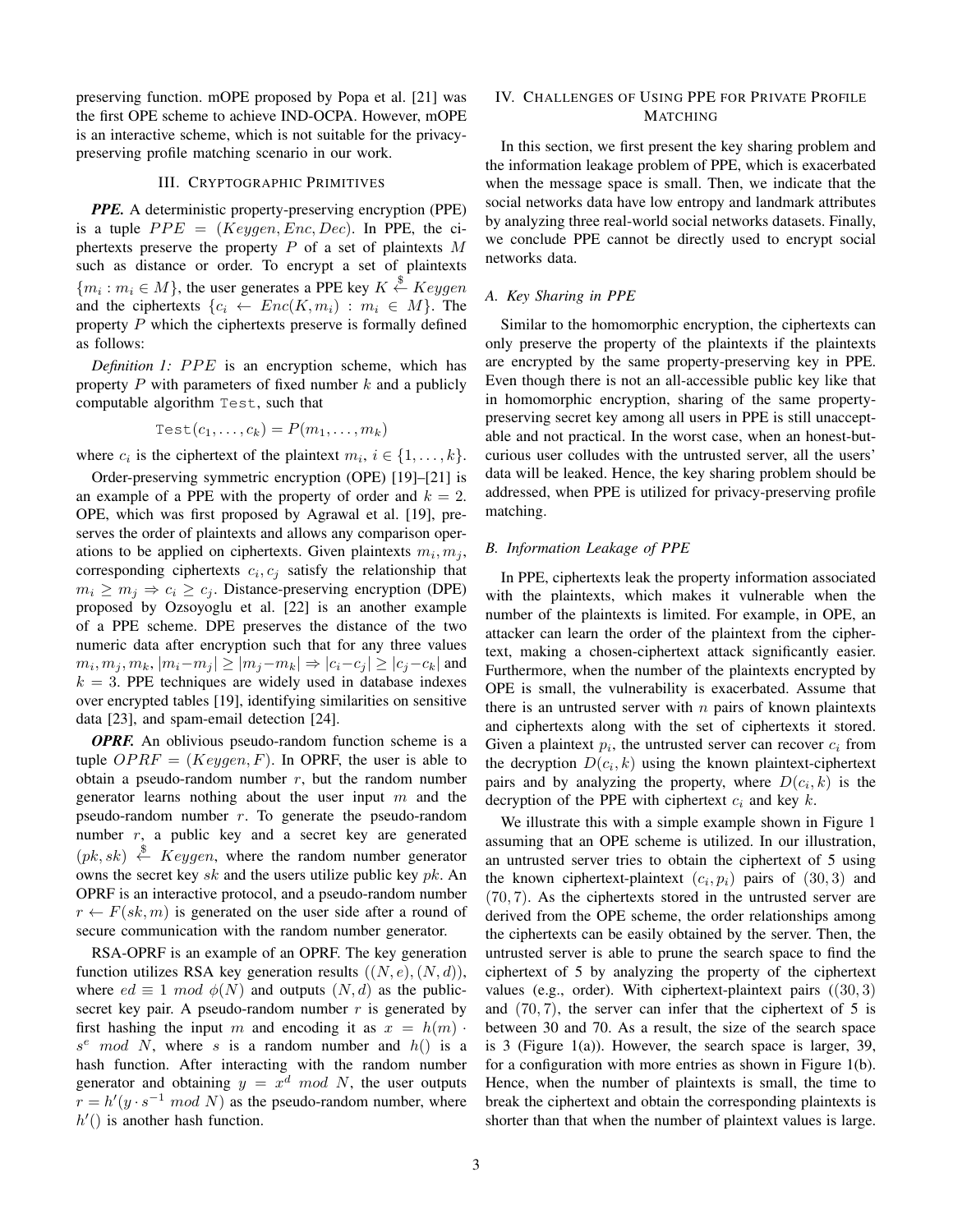

Fig. 1. A simple illustration of information leakage of OPE schemes, where (30,3) and (70,7) are the known ciphertext-plaintext pairs. The untrusted server tries to obtain the ciphertext of 5 (plaintext) analyzing the order property.

#### *C. Low Entropy of Social Networks*

In this sub-section, we show the low entropy associated with social network datasets. For this, we analyze three real-world datasets and present how the limited number of attribute values and the existence of *landmark* attribute [1], [25] facilitate the leakage of information.

The three real-world datasets that are analyzed are as follows: (1) *Infocom06* dataset [26] was from the attendees of the IEEE Infocom 2006 Conference, who contributed their mobility information  $((x,y)$ -coordinate data) through their mobile devices and social attributes from questionnaires. (2) *Sigcomm09* dataset [27] was collected by smartphones distributed to a set of volunteers in the ACM Sigcomm 2009 Conference. Each device was initialized with some basic (e.g., country, affiliation) and extended social profile (e.g., interests from Facebook profile). Also, the devices recorded the locations of the volunteers during the conferences. (3) *Weibo* dataset [28] was captured through the user profile API and keyword extra API in Sina Weibo (Chinese twitter), which include some basic and extended social attributes (i.e., 10 interests). The user interest attribute is defined as the frequency of semantically related keywords. Also, the 'check-in' information includes location information based on Google map locations, which is an interface provided by Weibo.

First, as discussed in Section IV-B, PPE will leak more information due to the limited number of plaintexts. Now, we utilize the entropy to evaluate the limited number of the attribute values in social profile data so that we are able to determine whether PPE can be directly used to encrypt the social profile attributes. In order to show the entropy of a given social attribute  $A_l$  in a social network, we calculate

$$
H(\mathcal{A}_l) = -\sum_{i} \frac{T_i}{U} \log \frac{T_i}{U} \tag{1}
$$

where  $T_i$  is the number of users with the attribute value i,  $U = \sum T_i$  is the total number of users, and  $\frac{T_i}{U}$  indicates the probability of attribute  $\mathcal{A}_l$  having value i.  $H(\mathcal{A}_l)$ , therefore,

represents the entropy of social attribute  $A_l$ .

The properties of Infocom06, Sigcomm09, and Weibo datasets are summarized in Table II. We note that attributes with significantly small entropy exist in the real-world social profile datasets. This situation aggravates the information leakage of a PPE scheme.

Second, we show how the landmark attributes [1], [25] will lead to information leakage. A landmark attribute is based on the fact that human activities (e.g., geographic and social constrains [29]) exhibit structured patterns. For example, some geographic locations may have much more 'check-ins' than others. In other words, landmark attributes are prevalent in social attribute data. Since PPE is a symmetric encryption and some users should share a key to encrypt the profile, the ciphertexts of the landmark attributes are still noticeable. We formally define the *landmark attribute* as follows:

*Definition 2:* Landmark attribute is an attribute with value *i* whose probability  $\frac{T_i}{U}$  larger than threshold  $\tau$ , where  $T_i$  is the number of users with the attribute value i and U is the total number of users,  $U = \sum T_i$ .

i

As also discussed in [1] and [25], the existence of landmark attributes in social profile data can undermine the anonymization, which increases the social profile dataset's propensity for leakage. For example, when an untrusted server observes a ciphertext appearing more often than others, the untrusted server can regard this as ciphertext generated by the encryption of a landmark attribute value. The existence of landmark attributes associated with the three real-world datasets is shown in Table II. As seen, for each dataset, at least one or more landmark attribute exist, which can exacerbate the usage of PPE schemes in social network settings. As Table II

TABLE II THE PROPERTIES OF DATASETS

| Dataset   | Node    | the Number of Attributes | Entropy |            |            | Landmark Attribute |              |
|-----------|---------|--------------------------|---------|------------|------------|--------------------|--------------|
|           |         |                          | AVG     | <b>MAX</b> | <b>MIN</b> | $\tau = 0.6$       | $\tau = 0.8$ |
| Infocom06 | 78      |                          | 3.10    | 5.34       | 0.82       |                    |              |
| Sigcomm09 |         |                          | 3.40    | 5.62       | 0.86       |                    |              |
| Weibo     | million |                          | 5.14    | 9.21       | 0.54       |                    |              |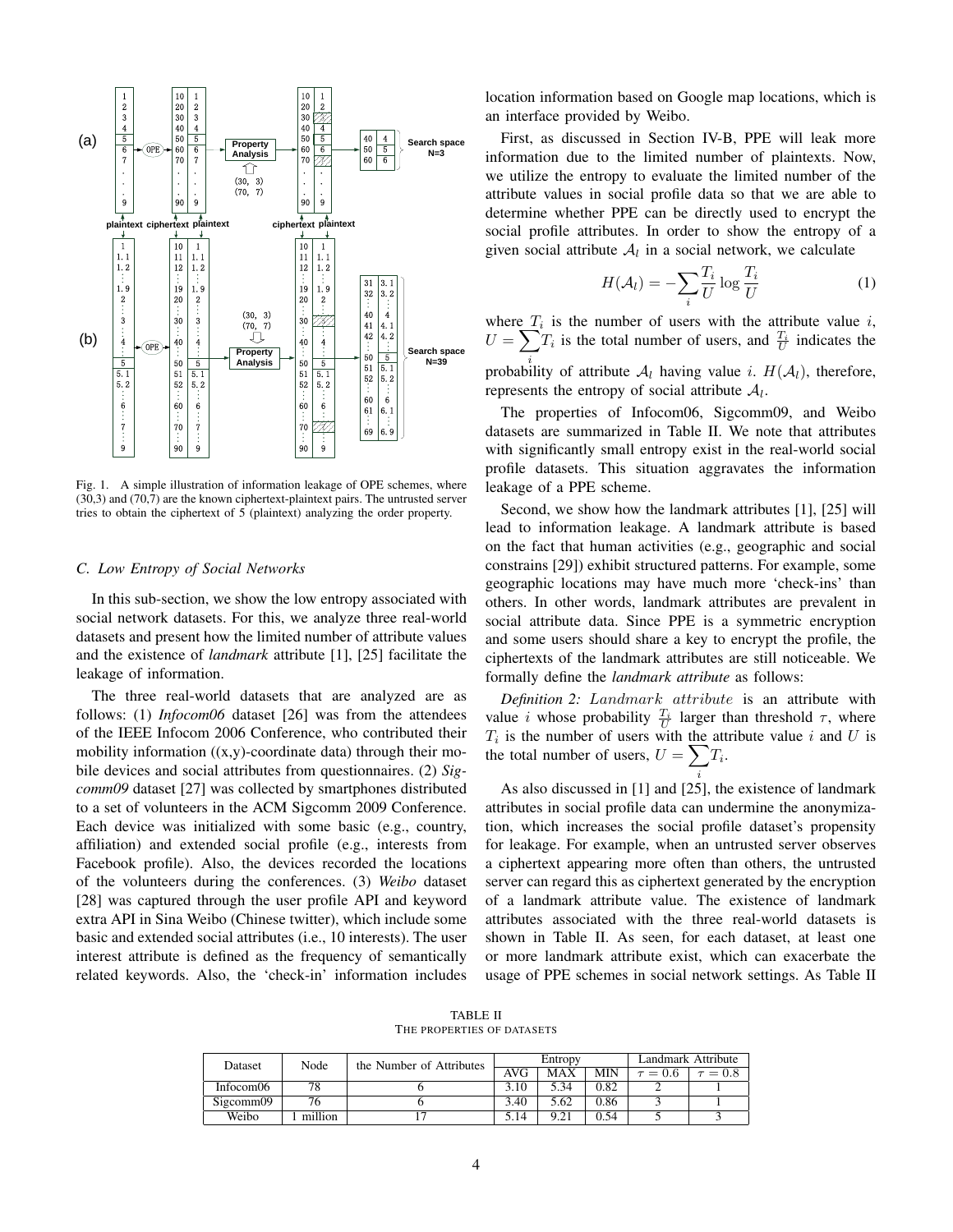indicates, real-world social profile datasets have low entropy and landmark values, which leads to high information leakage and the situation is aggravated when these datasets are used with PPE.

In conclusion, as Table II indicates, real-world social profile datasets have low entropy and landmark values, which leads to high information leakage with PPE. Therefore, the user profile attribute data used in a privacy-preserving profile matching scheme should have high entropy. Accordingly, in Section VI, we propose a technique to increase the entropy to enable private profile matching based on PPE.

## V. PROBLEM FORMULATION

In this section, the system model and assumptions are given. Then, we outline the adversary model and design goals.

#### *A. System Model and Assumptions*

A privacy-preserving profile matching scheme involves users with mobile devices running the same mobile social services and an untrusted server to process profile matching operations. Each user has a social profile, including some social profile attributes such as gender, education, location, and interests. Social attribute data can be generated through three methods: user input in online social networks (e.g., birthday, gender), device capture using sensors (e.g., location), and data analysis based on the user behavior in online social networks (e.g., interests). For instance, several methods have been proposed to extract user interest information from Facebook's 'Like' using semantic knowledge based techniques [1], [30], [31].

We assume each user  $v$  updates her encrypted social profile  ${c_i^{(v)}}$  on the untrusted server periodically. At another time t, user v submits a query request for profile matching,  $Q_q$  =  $\langle q, t, ID_v \rangle$ , to an untrusted server, where q is the query ID, t is the time-stamp and  $ID<sub>v</sub>$  is the identity of user v in a mobile social service. Then, the untrusted server correctly matches profiles using the encrypted user profiles, and returns  $k$  nearest profiles matching results to the user. Finally, the user verifies whether the profile matching results are correct.

Without loss of generality, we assume that each user has a unique ID and share the same social profile format, where each attribute value  $a_i \in Z_n$ . Also, each mobile device has similar storage capacity and computing power (e.g., smartphones). Each untrusted server is powerful and resourceful enough to store social profile attribute data and process profile matching operations (e.g., requests). As previous works [8], [9], [12], [14], [15], we assume that social profile attribute data in the mobile device are captured from trusted social network interfaces such that users would not change their social profile attribute data.

#### *B. Adversary Model and Design Goals*

In our threat model, we consider the following three types of adversaries regarding the server and users:

- *Honest-but-curious server* where the server follows the designated protocol specification honestly while it is curious to analyze data in its storage so as to learn additional information of the plaintext beyond the property defined in the PPE. For example, it can execute a chosenciphertext attack where it chooses a ciphertext and obtain its corresponding plaintext. Then, it can enumerate all the possible attribute values to determine the plaintext of the attribute values for each users. Such a server can use this type of data for targeted ad campaigns.
- *Honest-but-curious user* where the user acts in an 'honest' fashion to obtain the correct profile matching results, but 'curious' fashion to obtain other users' exact profile attribute data by eavesdropping the communications or colluding with the untrusted server. Such a user can use this type of data to impersonate other users at a later time.
- *Malicious server* where a compromised server does not follow the designated protocol but returns fake profile matching results to the user. Similar to the works in the literature [8], [9], [12], [14], [15], the service provider would not allow the user outside to access the dataset or affect the computation results for security reasons and public reputation reasons.

To address the adversary models above, a privacy-preserving profile matching scheme for mobile social services is proposed. Our scheme, S-MATCH, achieves security and performance guarantees as follows:

- *Privacy*: The untrusted server does not learn additional information of the users' social profiles. Specifically, even if the server knows that an intercepted ciphertext has plaintext from a set of known plaintext range, a secure scheme will prevent the attacker from extracting the plaintext. Thus, the scheme is protected from plaintext recovery attack. Also, each user cannot obtain other users' profiles.
- *Verification*: The profile matching result that indicates a match is for users with similar social profiles. Fake profile matching results from the server are detected.
- *Performance*: The above goals for privacy and verification should be power efficient with low computation overhead on resource-constrained mobile devices.

## VI. S-MATCH: MATCHING PROFILES SECRETLY

In this section, we introduce the details of the proposed privacy-preserving profile matching scheme after showing the overview of the system.

## *A. System Overview*

Our proposed scheme has three steps. First, users bootstrap the privacy profile matching process by increasing the entropy so that the privacy-preserving profile matching is processed on the high-entropy attribute chains encrypted by the PPE scheme. Then, each user commits her profile information and user ID to the server with authentication information  $ciph<sub>i</sub>$ . Second, after obtaining the profile matching request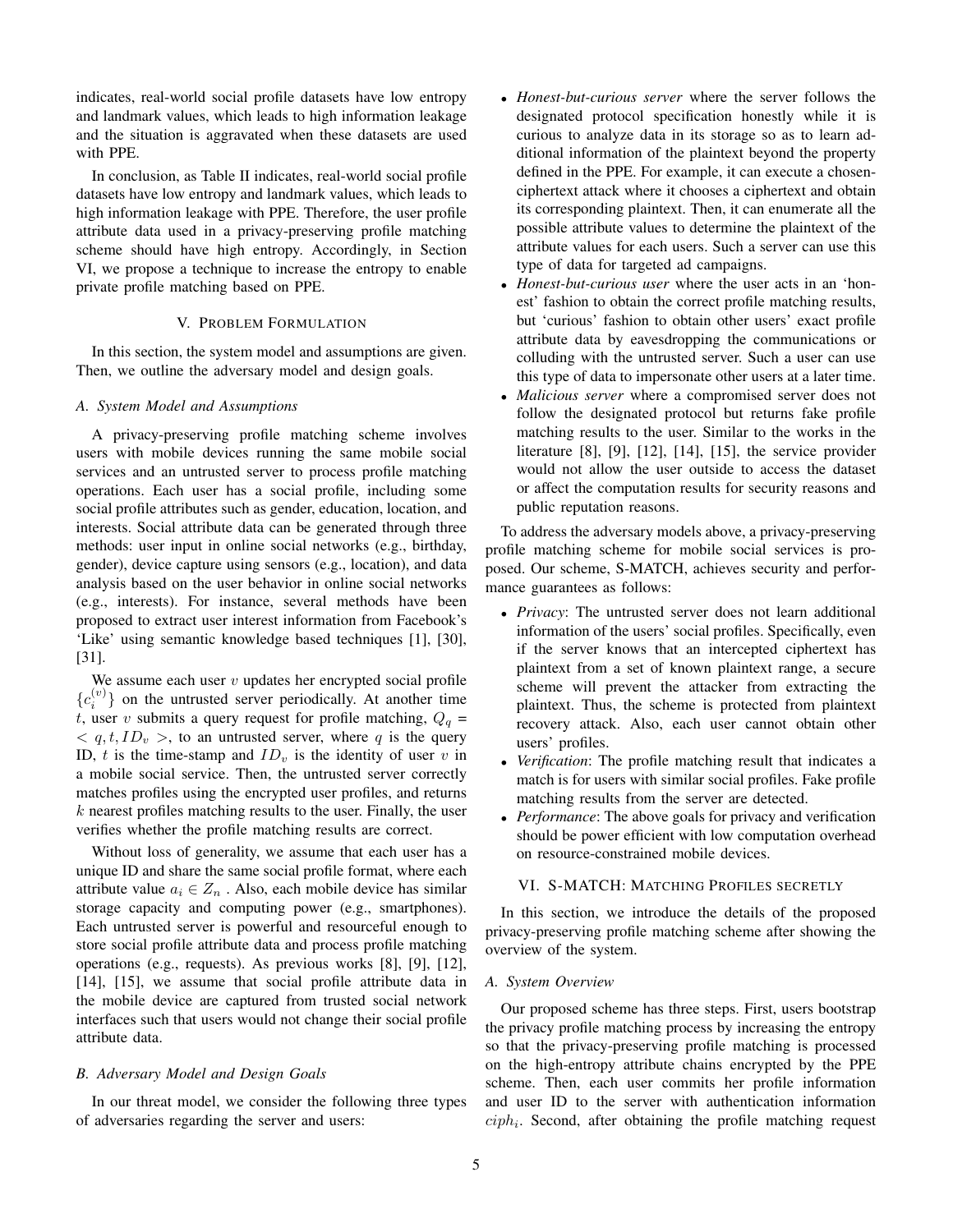

Fig. 2. Overview of the PPE-based privacy-preserving profile matching scheme.

 $Q_q = \langle q, t, ID_v \rangle$ , the untrusted server conducts the efficient privacy-preserving profile matching process, then returns the matching result  $R_q = \langle q, t, ID_1, ciph_1, \ldots, ID_k, ciph_k \rangle$  to user v, where q is the query  $ID$ , t is the time-stamp,  $ID_i$  is the identity of matching user  $i$  in the mobile social service, and  $ciph<sub>i</sub>$  is user i's authentication information for the querying user to verify the query results. Finally, with the authentication information  $ciph_i$  of user i, the querying user v can verify whether the profile matching result, which states user  $i$  is a match, is correct or not. The overview of S-MATCH is shown as in Figure 2.

Key Generation. To address the key sharing problem while guaranteeing correct profile matching using ciphertext, we propose a fuzzy key generation scheme to generate the keys for OPE. In our scheme, the users with similar profiles will generate the same key. The fuzzy key generation solves the key sharing problem and improves the efficiency of the privacypreserving scheme.

For this, we utilize a cyclic error-correcting decoding function (e.g., the Reed-Solomon decoding function [32]–[34]) to generate a profile key, where the users with the Euclideandistance close profiles will generate the same profile key. Specifically, the profile of user  $v$  is decoded by a Reed-Solomon decoder (RSD) to obtain a fuzzy vector  $T^{(v)}$ , and the profile key is generated by the fuzzy vector  $T^{(v)}$ , i.e.,  $K_{vp} = H(T^{(v)})$ , where  $H()$  is a one-way hash function. With RSD, the Euclidean-distance close profiles (i.e.,  $|| A_u - A_v || \le$ θ, where θ is the threshold of the RS Decoder) will be transformed to the same fuzzy vector and the users with the close profiles will generate the same profile key. To protect the key generation scheme from an offline brute-force attack, the profile key  $K_{vp}$  is encoded as a pseudo-random number by OPRF.

*Definition 3:* Given the ordered series of user  $u$  and user v's attribute values, denoted by  $A_u$  and  $A_v$ , the Euclidean distance of the profiles between user  $u$  and user  $v$  is defined as follows:

$$
\| A_u - A_v \| = MAX\{a_i^{(u)} - a_i^{(v)}\},
$$
 (2)

where  $i \in \{1, 2 \dots d\}$  and  $a_i^{(u)}$  is the attribute value of user  $u$ .

The Reed-Solomon cyclic error-correcting codes (*RS code*) are constructed using Galois Fields and source symbols are viewed as coefficients of a polynomial over the Galois Fields. The RS code we are interested in are  $(n,d)$ -codes, where d is the number of attribute values as the source symbols, and  $n = 2^{10}$  as Galois Field  $GF(10)$  is utilized.

Entropy Increase. To reduce the information leakage, the mobile user increases the entropy of each attribute while guaranteeing that the probability distributions of the profile attributes are uniform. The idea behind this technique is to construct a big-jump mapping of the attribute values with equal probability, where one profile attribute value is mapped to  $N$ values to increase the uncertainty. For the big-jump mapping function f, there exists some big jumps  $f(i + 1) - f(i) \ge$  $f(i) - f(j)$ , where  $1 \leq j \leq i - 1$ . To quantify the privacy of the scheme, we use a  $k$ -bit-binary string to represent the value of the attribute. In other words, the message space is  $2^k$ . For the profile attribute  $A_i$  with  $n_i$  possible values  $a_j^{(i)}$  and the corresponding probability  $p_j^{(i)}$ , where  $j \in \{1, 2, ..., n_i\}$ , each attribute value  $a_j^{(i)}$  is mapped to  $p_j^{(i)}$   $\Delta$  binary strings in the range  $\left[\frac{2^k(j-1)}{n-1}\right]$  $\frac{\binom{k(j-1)}{n_i-1}, \frac{2^{k(j-1)}}{n_i-1} + R}$ , where  $\Delta$  is a configurable constant value and the range  $R < \frac{2^k}{2n}$  $\frac{2^n}{2n_i-1}$ . And, users with attribute value  $a_j^{(i)}$  choose any one of the  $p_j^{(i)} \cdot \Delta$  binary strings with equal probability  $\frac{1}{p_j^{(i)} \Delta}$  as their mapping attribute value. Hence, after mapping, each attribute value is chosen with equal probability of  $\frac{1}{\Delta}$ . The big-jump mapping has three benefits: First, the entropy of the attribute  $A_i$  increases under the one-to-N mapping. Second, different attributes are unified to the same measurement of  $k$  bits. Third, even though the same attribute values are mapped then encrypted with different ciphertexts, the profile matching results will not change if the profiles are the Euclidean-distance close. We will show the correct matching rate under different Euclidean-distances in Section IX.

As an example, assume that the education social attributes of 100 users have equal weights, with four values (high school with probability 0.3, B.S. with probability 0.4, M.S. with probability 0.2, Ph.D. with probability 0.1). To increase the entropy of the education attribute, the users with attribute value 'high school' randomly choose one of 0.3∆ 64-bit binary strings from the range  $[1, 6 \times 10^8]$ , the users with attribute value 'B.S.' randomly choose one of  $0.4\Delta$  64-bit binary string from the range  $[1.4 \times 10^9, 2 \times 10^9]$ , and so on.

Attribute Chaining. A naive approach to communicate attribute data to the server is to encrypt each user's attribute with the OPE after increasing their entropy and then send them to the untrusted server. Since the encrypted attribute values have the order relationships, the untrusted server can compare the order relationships of each encrypted attribute value to obtain the profile matching results (e.g., kNN matching [35], MAX-distance matching [35]).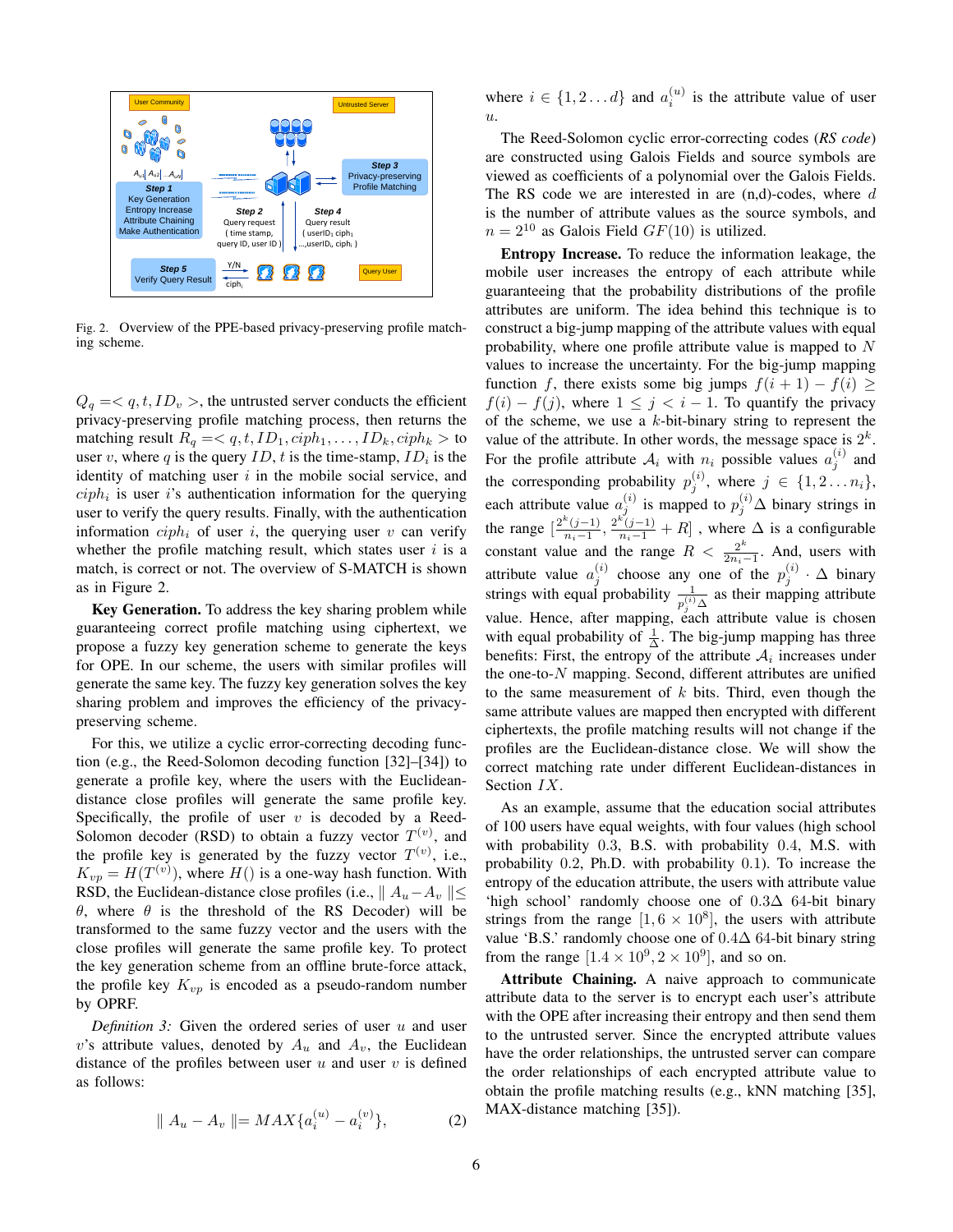However, although it is feasible to utilize the entropyincrease technique above to increase the privacy of profile matching, the ciphertexts still face the landmark node problem as we mentioned in  $IV$ . After the big-jump mapping, the encoded attribute values will not have uniform distribution in the message space, and accordingly, neither will the corresponding ciphertexts. Thus, it makes easier for an untrusted server to detect a landmark and to eventually obtain the plaintext. Hence, after we increase the entropy of the attributes, they are chained (i.e., combined) separately in random order. The randomization is done to prevent an attacker from obtaining the position of a specific attribute in the chain. Otherwise, the attacker does not need to brute-force the entire attribute data chain, but the specific string bits to obtain the attribute data (which has smaller entropy than the entire data chain).

Note that we randomize the orders of profile attributes in the chain and then the final chain is encrypted by OPE on the mobile device before it is sent it to the server. The format of the data message sent from user,  $U$ , to server,  $S$ , is as follows:

$$
u \to S: ID_u, h(K_{up}), E_{K_{up}}(\mathcal{A}'_1)|| \dots ||E_{K_{up}}(\mathcal{A}'_n)
$$
 (3)

where  $E_{k_{up}}$  is the OPE with the user's profile key  $K_{up}$ ,  $A'_1, \ldots, A'_n$  is the entropy-increased attributes with random order.

Profile Matching. In the profile matching step, the server receives a profile matching query from user  $u$  and tries to find the matching profiles for the interested user  $u$ . For this, the server first filters the stored encrypted profiles based on  $h(K_{up})$ , then measures the distance between the stored encrypted profiles and the encrypted profile of the interested user u.

*Definition 4:* The distance of user u and user v in the profile matching process at the server is defined as follows:

$$
d(u, v) = \sum_{i=1}^{d} O(\mathcal{A}'^{(u)}_i) - \sum_{i=1}^{d} O(\mathcal{A}'^{(v)}_i)
$$
 (4)

where  $O(\mathcal{A}_i'^{(u)})$  is the order of user u's profile attributes  $\mathcal{A}_i'^{(u)}$ .

With the comparable attribute values, the untrusted server can process profile matching using any matching algorithm (e.g., kNN matching and MAX-distance matching). For instance, assume the users have two attributes: Gender and Education. The message space is 60. Each user has a randomorder attribute chain. User A (Gender=0, Education=1) has attribute chain 12|8, user B (Gender=0, Education=2) has attribute chain  $34|2$ , and user C (Gender=1, Education=3) has attribute chain 50|48. Then, the order relationship in the server among users is as follows: user A has order 20 in total, user B has order 36 in total, and user C has order 98 in total. User A's profile is matched with that of user B.

**Profile Verification.** Assume that user  $u$  wishes to verify whether user  $v$ 's identity and profile, which was matched by the server, is similar to hers. In other words, the profile is exactly matching under the same property-preserving key and exactly from the user the query results shows. However, user  $v$  does not want to reveal her profile attribute values. The intuition behind our verification scheme is based on the *reversed fuzzy-commitment* [36], where a commitment can be opened using a set of *witnesses*, which is close to the original encoded witness.

For profile verification, each user  $u$  owns a secret value  $s_u$ generated by a random value generator.  $h: G \to (0,1)^*$  is a one-way hash function and  $p$  is a generator of the cyclic group G. To generate the authentication information  $ciph<sub>v</sub>$ , user v utilizes the profile key  $K_{vp}$  based on the profile  $A_v$  to encrypt the secret value, i.e.,  $ciph_v = E_{K_{vp}}(p^{s_v}||h(p^{s_u \cdot ID_v})),$ where  $E()$  is a symmetric encryption scheme (e.g., AES-256). During the verification, user  $u$ , whose profile is close (i.e.,  $||A_u - A_v|| \le \theta$ , where  $\theta$  is the threshold of the RS Decoder) to that of user  $v$ , is able to decrypt user  $v$ 's authentication information  $ciph_v = ciph_v^{(1)} || ciph_v^{(2)}$  by her profile key  $K_{up}$ . After obtaining the secret value  $p^{s_v}$ , user v verifies whether the equation  $h((ciph_v^{(1)})^{ID_v}) = ciph_v^{(2)}$  holds. If yes, the profile matching result, which states that user  $v$  is a match, is considered as trustworthy.

For instance, assume the users have four attributes: Gender, Education, Interest 1 and Interest 2. User A has attribute chain  $1|1|1|1$ , user B has attribute chain  $2|2|2|3$ , and user C has attribute chain  $2|3|3|2$ . Let the threshold  $\theta$  of the RS decoder be 1, i.e., user B and user C with close Euclidean distance profiles will generate the same profile key  $k_{p1}$  while user A will generate a different profile key  $k_{p2}$ . When user B obtains the authentication information  $ciph_A$  and  $ciph_C$ , she can decrypt  $ciph_C$  by her profile key  $k_{p1}$  and obtain  $t = p^{s_C}||h(p^{s_C \cdot ID_C})$ . User B checks  $(p^{s_C})^{ID_C}$  equal to the latter part of  $ciph_C$ after hashing. In that case, the authentication information of user C is decrypted by user B, which will not be done in the authentication information of user A, because  $p^{s_A} || h(p^{s_A \cdot ID_A})$ is encrypted by a different profile key  $k_{p2}$  and cannot be decrypted by user B's profile key  $k_{p1}$ .

#### VII. SECURITY ANALYSIS AND PERFORMANCE

In this section, we first present the syntax of our scheme S-MATCH. Then we show the secruity analysis of S-MATCH by formally defining two attacks: the plaintext recovery under ordered known plaintext attack and the plaintext recovery under known key attack. Finally, cost analysis is given.

# *A. Syntax and Correctness*

*Definition 5:* S-MATCH is a privacy-preserving profile matching scheme for mobile social networks, which consists of a tuple  $S - MATCH$  $(Keygen,InitData, Enc, Match, Author, Vf).$ 

- *Key generation:*  $K_{up} \leftarrow Keygen(A_u)$ . Keygen runs at the client's mobile device. The user's profile data  $A_u$ is obtained from the profile interfaces of current social networks providers.
- *Initialize data:*  $M_u \leftarrow \text{InitData}(A_u)$ . InitData runs on the client's mobile device, which takes the user's raw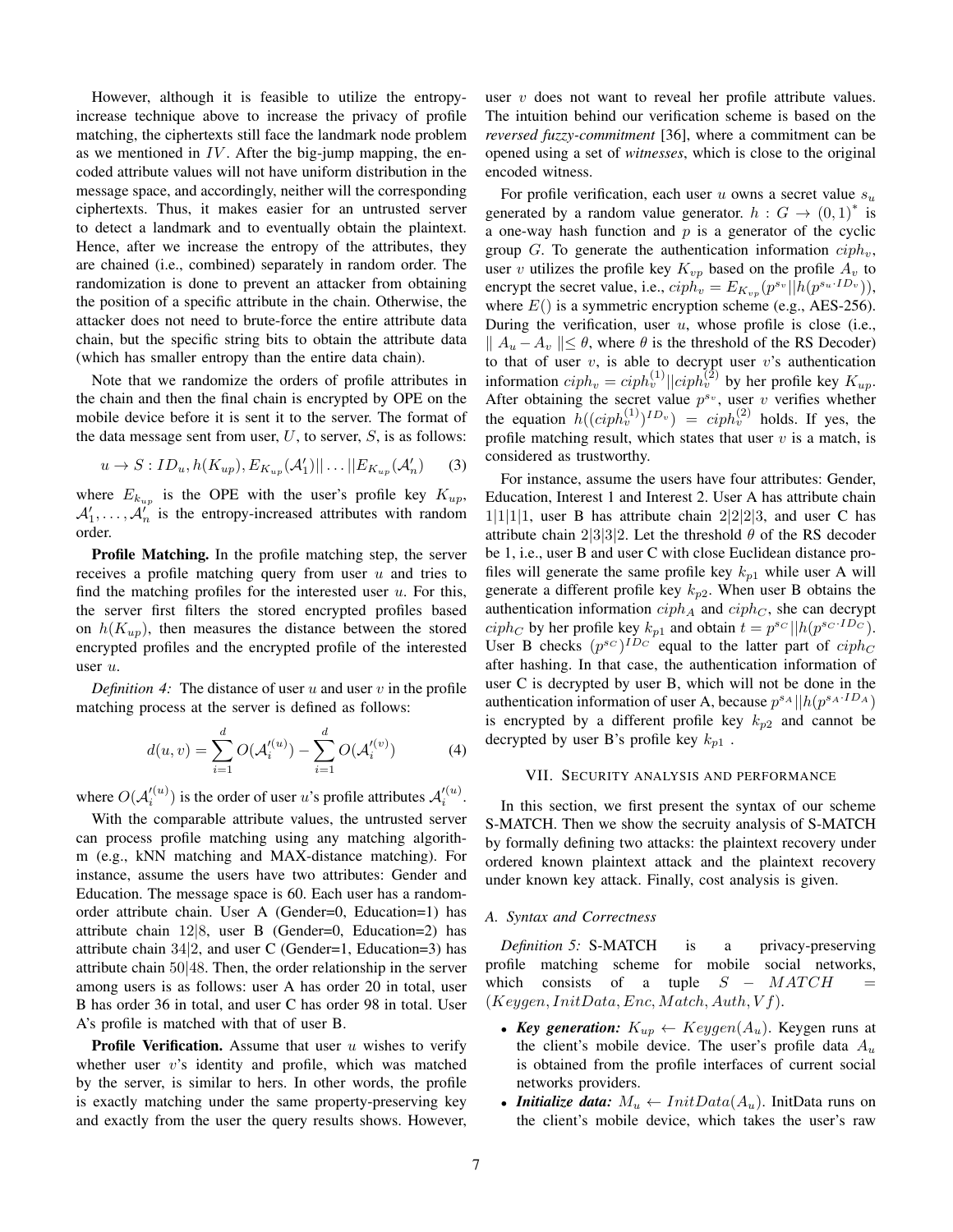Algorithm  $Keygen(A_u)$ 1.  $T^{(u)} \leftarrow RSD(A_u, \theta)$ 2.  $K' \leftarrow H(T^{(u)})$ 3. return  $K_{up} \leftarrow RSA - OPRF(K')$ Algorithm  $InitData(A_u)$ 1. Initialize the social profile data by increase the entropy of social profile dataset. 2. Chain the social profile data together with random order. 3. return  $M_u$ Algorithm  $Enc(M_u)$ 1. return  $OPE.Enc(K_{up}, M_u)$ Algorithm  $Match(v, C)$ 1.  $C' \leftarrow EXTRA(h(K_{vp}), C)$ 2.  $C' \leftarrow \text{SORT}(C')$ 3. pos  $\leftarrow $FIND(v, C')$$ 4. return  $\{pos - \frac{k}{2}, pos - 1, ..., pos + 1, pos + \frac{k}{2}\}\$ Algorithm  $Auth(u)$ 1. return  $AESEnc(K_{up}, p^{s_u} || h(p^{s_u \cdot ID_u}))$ Algorithm  $V f(ID_v, ciph_v, u)$ 1.  $t \leftarrow AES{Dec}(K_{up}, ciph_v)$ 2. parse t as two parts  $t_1||t_2$ 2.  $s' \leftarrow h(t_1^{ID_v})$ 3.  $if(s' == t_2)$  then  $b \leftarrow 1$ 4. else  $b \leftarrow 0$ 5. return b

Fig. 3. The S-MATCH scheme.

profile data  $A_u$  as input and outputs the newly computed high entropy profile data.

- *Encryption:*  $C_u \leftarrow Enc(M_u)$ . Enc runs OPE, the symmetric encryption scheme, on the client's mobile device.
- *Matching:*  $R \leftarrow Match(u, C)$ . Match runs at the server side to output  $k$  users with similar social profiles to user  $u$ , with user  $u$ 's ID and the encrypted social profile dataset as input.
- *Authentication:*  $ciph_u \leftarrow \text{Aut}h(u)$ . Auth runs at the the client's mobile device which takes user  $u$ 's ID as input and returns the authentication information  $ciph_u$ .
- *Verification:*  $b \leftarrow Vf(ID_v, ciph_v, u)$ . Vf runs at the the client's mobile device which takes the authentication information  $ciph_v$  and user v's ID as input and returns a boolean b.

## *B. Security Analysis*

Now, we formally define the plaintext recovery under ordered known plaintext attack (PR-OKPA) and the plaintext recovery under known key attack (PR-KK) which become more feasible given the information leakage problem and the key sharing problem we mentioned in Section IV.

*Definition 6:* PR-OKPA security game. The security game between a user  $u$  and an adversary  $S$  proceeds as follows:

(1) The user u chooses the key  $k \leftarrow K$ .

(2) The user u and the adversary S engage in a polynomial number of rounds of interaction to recover plaintext M of the ciphertext  $C$ . At round  $i$ ,

- The adversary  $S$  obtains the plaintext-ciphertext pairs  $(M_i, C_i).$
- The adversary leads the interaction for the ordered search in the server, with the adversary  $S$  observing all the states of the server.

(3) The adversary  $S$  outputs  $M'$ , its guess for the plaintext of ciphertext  $C$ .

We say the adversary  $S$  wins the game if its guess is correct  $(M' = M)$ . Let  $Adv_{S-MATCH}^{PA}(S)$  be the value indicating the success of the adversary in the above game.

*Theorem 1:* A profile matching scheme based on OPE is PR-OKPA secure if for all adversaries S  $Adv_{S-MATCH}^{PR-OCPA}(S)$  =  $ln(2^e-2)+0.577$  $\frac{(2^{\epsilon}-2)+0.577}{2^{\epsilon-1}(2^{\epsilon}-1)} \leq \frac{1}{2^{\kappa}}$ , where  $\kappa$  is the security level parameter, and  $e$  is the entropy of the plaintext.

*Definition 7:* PR-KK security game. The security game between a user  $u$  and an adversary  $S$  proceeds as follows:

(1) The user  $u$  colludes with an adversary  $S$  by sharing his profile key  $K_{up}$ .

(2) The user  $u$  and the adversary  $S$  engage in a polynomial number of rounds of interaction to recover plaintext M of the ciphertext  $C$ . At round  $i$ ,

- The adversary S hashes the  $K_{up}$  as the index.
- The adversary leads the interaction for the ordered search in the server, with the adversary  $S$  observing all the states of the server.
- The server returns the ciphertexts  $\{C\}$ .
- (3) The adversary S outputs  $\{M'\}.$

We say the adversary  $S$  wins the game if its guess is correct  $({M \choose M'} = {M})$ . Let  $Adv_{S-MATCH}^{PR-KK}(S)$  be the value indicating the success of the adversary in the above game.

*Theorem 2:* A profile matching scheme based on OPE is PR-KK secure if for all adversaries S  $Adv_{S-MATCH}^{PR-KK}(S)$  =  $\frac{m}{N}$ , where *m* is the number of users whose profiles are close (i.e.,  $|| A_u - A_v || \le \theta$ ) to user u, N is the number of users and  $m \ll N$ .

For the honest-but-curious server and honest-but-curious user (Section V-B), during the profile matching, only the orderpreserving encrypted profiles will be submitted to the server. In other words, the server obtains nothing but the order of the plaintexts. With the entropy of users' profile attributes increased to a configurable value based on the security level, the scheme is PR-OKPA secure. For instance, to achieve the security level of 80, the entropy can be configured to 64 bits. Namely, even though the untrusted server obtains the order of the plaintext encrypted with OPE, it cannot obtain the exact values of users' profile attributes. Hence, our profile matching scheme is PR-OKPA secure against the honest-but-curious server.

Also, an honest-but-curious user is not able to obtain the profiles or network information of others because they do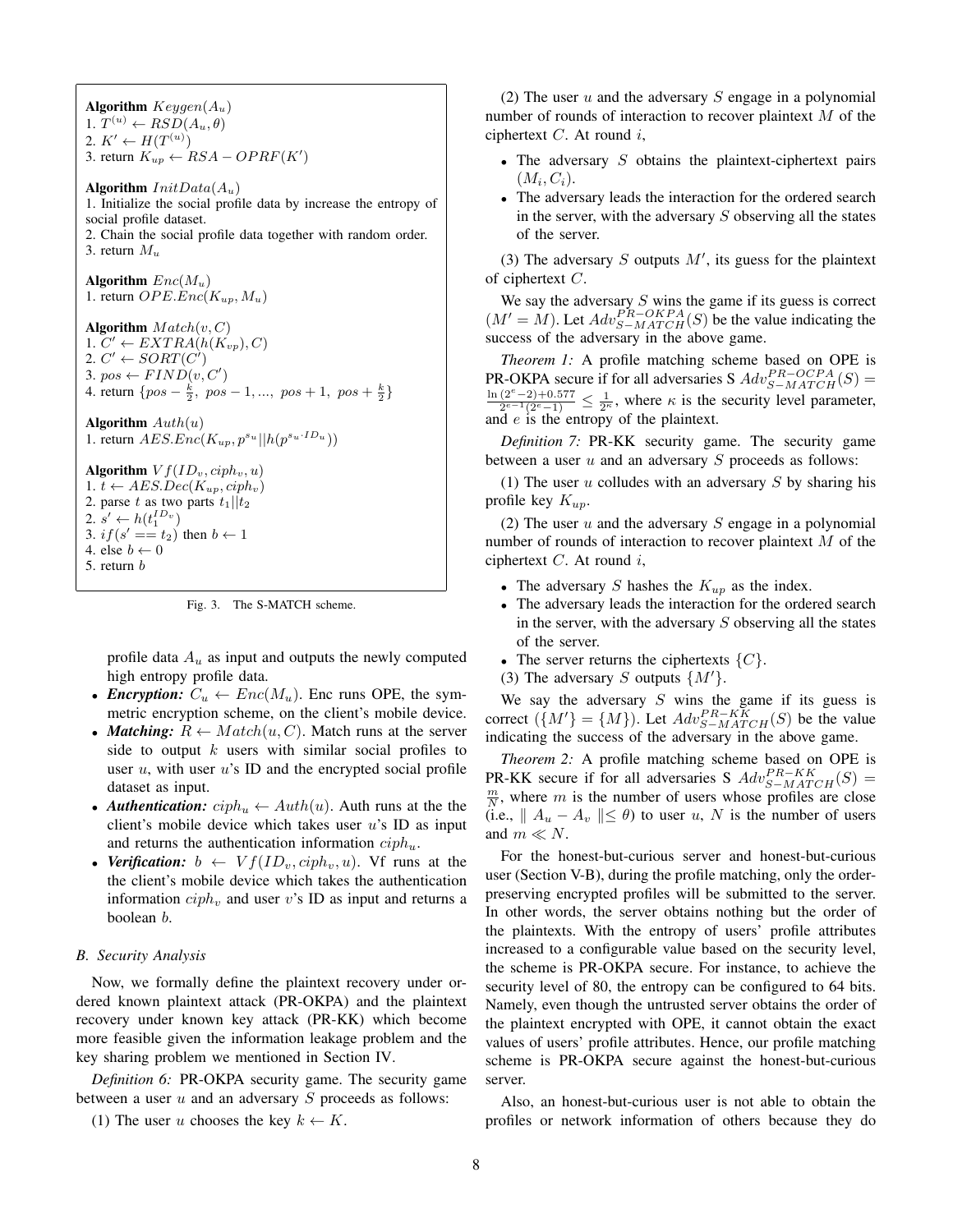not communicate with each other directly. Additionally, the communication messages between the user and the server are protected from eavesdropping and modification by other users, because of the secure communication channel. During the results verification, the authentication information cannot be cracked by the honest-but-curious server or honest-but-curious user, because the verification scheme utilizes the user's secret value  $s_u$  and the profile key  $K_{up}$  to generate the authentication information. Assuming that the secret value  $s_u$  is generated randomly and uniformly, the complexity to obtain  $s<sub>u</sub>$  from the  $ciph_u$  is as hard as the computational Diffie-Hellman problem, which, as far as we know, cannot be solved in polynomial time in the proper group (e.g., the subgroup of quadratic residues). Consider the collusion between a user and the server, S-MATCH is PR-KK secure, which indicates that the profile leakage only happens among the users whose profiles are close (i.e.,  $|| A_u - A_v || \le \theta$ ) to this honest-but-curious user.

For the malicious server, it is impossible for the server to fake the profile matching results. This is because in the verification technique we proposed, each user is required to submit the authentication information  $ciph_v$  for the profile verification. If the server wants to alter  $ciph<sub>v</sub>$  to fake the profile matching result, the server must obtain the user's profile key, which is impossible except for the collusion with the users. Also, the hash function  $h()$  is assumed to be one-way and collision resistant, so the malicious server cannot reverse it to obtain the secret value. Therefore, our technique defends against an honest but curious server, honest but curious user, as well as a malicious server (that alters profile matching results).

## *C. Cost Analysis*

(1) *Computation cost*: For the mobile user, it takes  $O(d)$ operations to increase the entropy and chain the attributes,  $O(MN)$  operations for OPE, where M is the plaintext length and N is the ciphertext length.  $d + 2$  hash operations and 2 modular exponentiations are for profile key generation. One symmetric encryption operation and one symmetric decryption operation are needed for the verification protocol with profile key  $k_{up}$ . For the server, it takes  $O(|V|log|V|)$  operations for sorting the users profile information, and  $O(log|V|)$  operation for searching, where  $|V|$  is the number of users under the same profile key.

(2) *Communication cost*: Communication is only between the server and the users. Users do not exchange information among themselves. To bootstrap the profile matching, users send their high-entropy profile information along with the authentication information, i.e.,  $l_{id} + l_h + l_{ciph} + d \cdot \frac{nN}{M}$ , where  $l_{id}$  is the length of the user ID,  $l_h$  is the length of the hashed profile key as index,  $l_{ciph}$  is the length of the authentication information,  $n$  is the plaintext size of the profile attribute and  $d$  is the number of the profile attributes. After obtaining the query request and conducting the profile matching, the server return the  $k$  profile matching results with the corresponding authentication information, i.e.,  $k(l_{id} + l_{ciph})$ , where k is the number of the profile matching results,  $l_{id}$  is the length of the user ID and  $l_{ciph}$  is the length of the authentication information.

# VIII. IMPLEMENTATION

In this section, we present the implementation of S-MATCH client on an Android phone and S-MATCH server on a PC.

*Framework.* The S-MATCH client was implemented as an Android application on HTC Nexus One smartphone, and S-MATCH server was implemented on a PC. The HTC Nexus One smartphone has 1 GHz QSD8250 processors running Android 2.1 platform. The PC had two 3.10 GHz Intel Core i5-2400 processors running the Linux 3.5 kernel.

*Communication.* The HTC Nexus One communicates to the PC over an 802.11n 53Mbps WiFi connection. The application instances set up a communication channel via SSL socket using JAVA libraries, and the packages are sent with the mode Encrypt-then-MAC.

*Key Generation.* We implemented RS decoder proposed in [32]. We used RSA in the javax.crypto package to implement the RSA-OPRF scheme as an instance of the oblivious pseudorandom function.

*Encryption.* The OPE, as the instance of the PPE, was implemented in JAVA, based on the C++ code from [37]. As the ciphertexts are outsouced in the server, the ciphertext range in OPE is set as the same as the plaintext range. Based on the controlled trial in [8], the Paillier homomorphic cryptosystem is used as the instance of the homomorphic encryption,

*Verification.* In the verification scheme, AES in CTR mode with random IV was utilized for symmetric encryption and decryption. The generator  $p$  is generated from the BigInteger class in JAVA. SHA2 was used as the hash function.

#### IX. PERFORMANCE EVALUATION

In this section, we present an evaluation of the validity and efficiency of our scheme, S-MATCH, using three real-world datasets (Infocom06 [26], Sigcomm09 [27], and Weibo [28]) under a real testbed. In particular, we answer the following questions:

- *(information leakage)* How does our technique increase entropy for various plaintext sizes? How close is our technique to perfect entropy?
- *(correctness)* What is the true positive rate (correct matching rate) of the profile matching as the RS Decoder threshold varies?
- *(computation cost)* How do the client and the server computation costs of S-MATCH compare to a representative technique based on homomorphic encryption (homoPM [8]) in a real testbed?
- *(communication cost)* How dose the communication cost of S-MATCH compare to a representative technique based on homomorphic encryption (homoPM [8]) in a real testbed?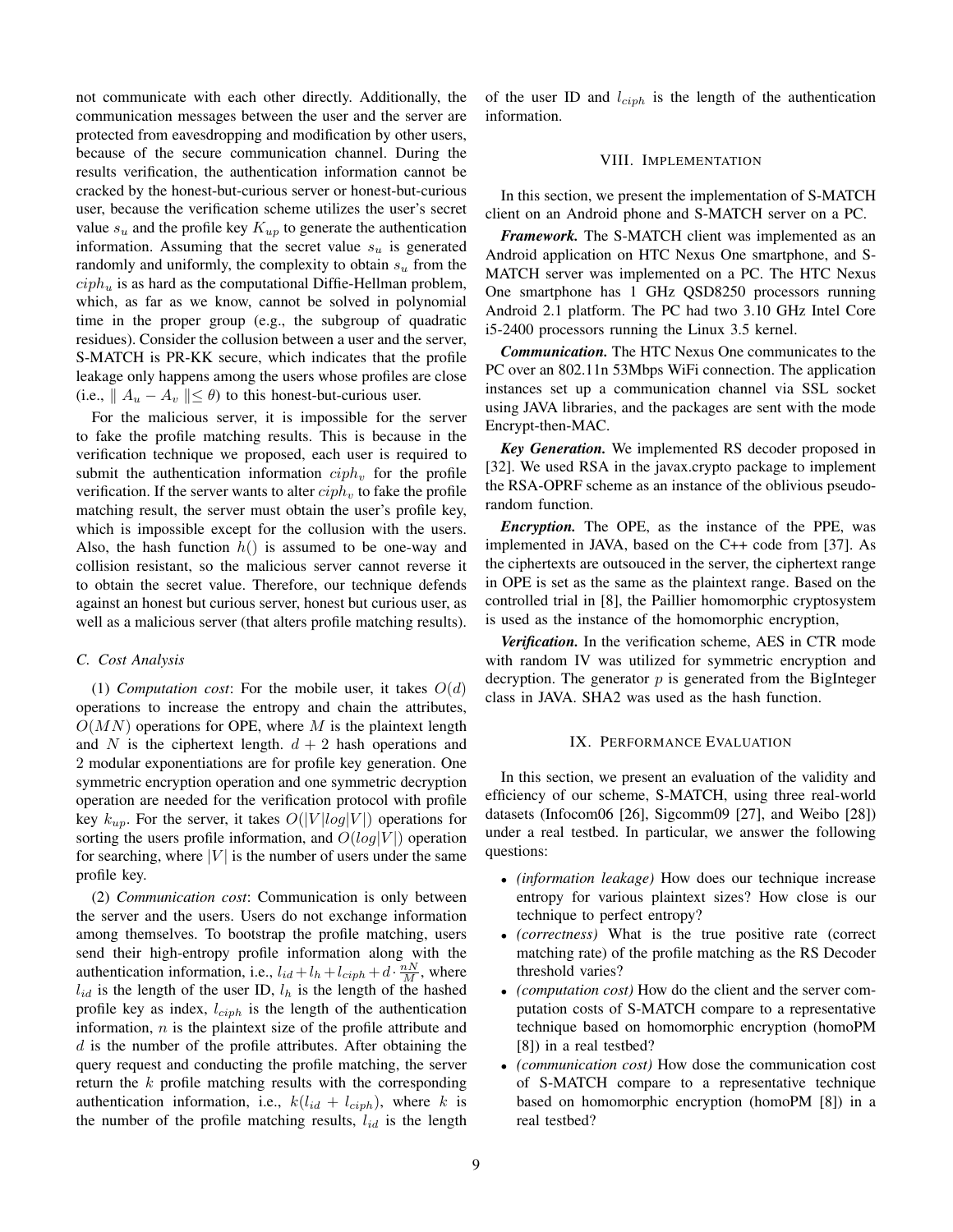

(d) Computation cost of the client under Sig-(e) Computation cost of the client under Weibo comm09 dataset dataset

Fig. 4. Entropy of the three datasets after applying our technique are indicated in Fig. 4(a). The true positive rate of the profile matching are indicated in Fig. 4(b). The user computation cost under three datasets are shown in Fig. 4(c), 4(d) and 4(e).

#### *A. Information Leakage*

Figure  $4(a)$  shows the entropy of the Infocom06, Sigcomm09 and Weibo datasets after the entropy increase and the attribute chaining, compared with that of the perfect entropy (theoretical limit). Overall, the entropy of the original data increases as the plaintext size  $k$  increases. With the increase of the bit size for profile attributes, the entropy increasing step generates more one-to-N mappings and log  $\Delta$ increases. Moreover, with the attribute chaining, the attribute value distribution among the message space becomes more uniform, which will also increase the entropy. Compared to the Infocom06 and Sigcomm09 datasets, the Weibo dataset has more profile attributes and users, which has larger original entropy. Similar to the Infocom06 and Sigcomm09 datasets, the increment of entropy after chaining becomes larger with the increase of the plaintext size  $k$ . As with more users and attributes, the increment of the entropy becomes slower when the plaintext size is small. However, when the plaintext size becomes larger, the rate of entropy increase grows faster. Therefore, the attribute data processed after entropy increase and attribute chaining is more suitable for PPE, which increases the security of PPE to protect from PR-OKPA.

# *B. Correctness*

To evaluate the correctness of the profile matching of S-MATCH, we measured the true positive rate (TPR) of the profile matching results under various RS Decoder thresholds to generate the profile key. TPR indicates the proportion of true cases that are correctly found. The formal definition of TPR is as follows:

$$
TPR = \frac{True \ Positive}{True \ Positive + False \ Negative}.\tag{5}
$$

Figure  $4(b)$  shows the TPR of the profile matching results under different RS Decoder thresholds in Infocom06, Sigcomm09 and Weibo datasets. The number of query results is set to 5, and the plaintext size is set to 64. For  $\theta = 8$ , our profile matching scheme has a correctness of 97.2%, 95.8% and 93.0% in the Infocom06 dataset, Sigcomm09 and Weibo dataset respectively. We can see that the TPR goes down as the RS Decoder threshold increases. This is caused by the correction threshold when implementing the RS decoding algorithm. For higher TPR, the Guruswami and Sudan algorithm [34] can be utilized to implement the RS decoding algorithm. Moreover, with the smaller RS Decoder threshold, the difference of the profiles under the same profile key is small, which helps the big-jump mapping in the entropy increase part have better performance. Another important observation is that the TPR of the profile matching decreases slightly in the Weibo dataset, which is caused by the fact that the Weibo dataset has more attributes which affect the performance of the big-jump mapping in the entropy increase part to distinguish the difference of the attributes.

## *C. Computation Cost Analysis*

To evaluate the performance of our scheme, we measured the computation cost of S-MATCH under the Infocom06,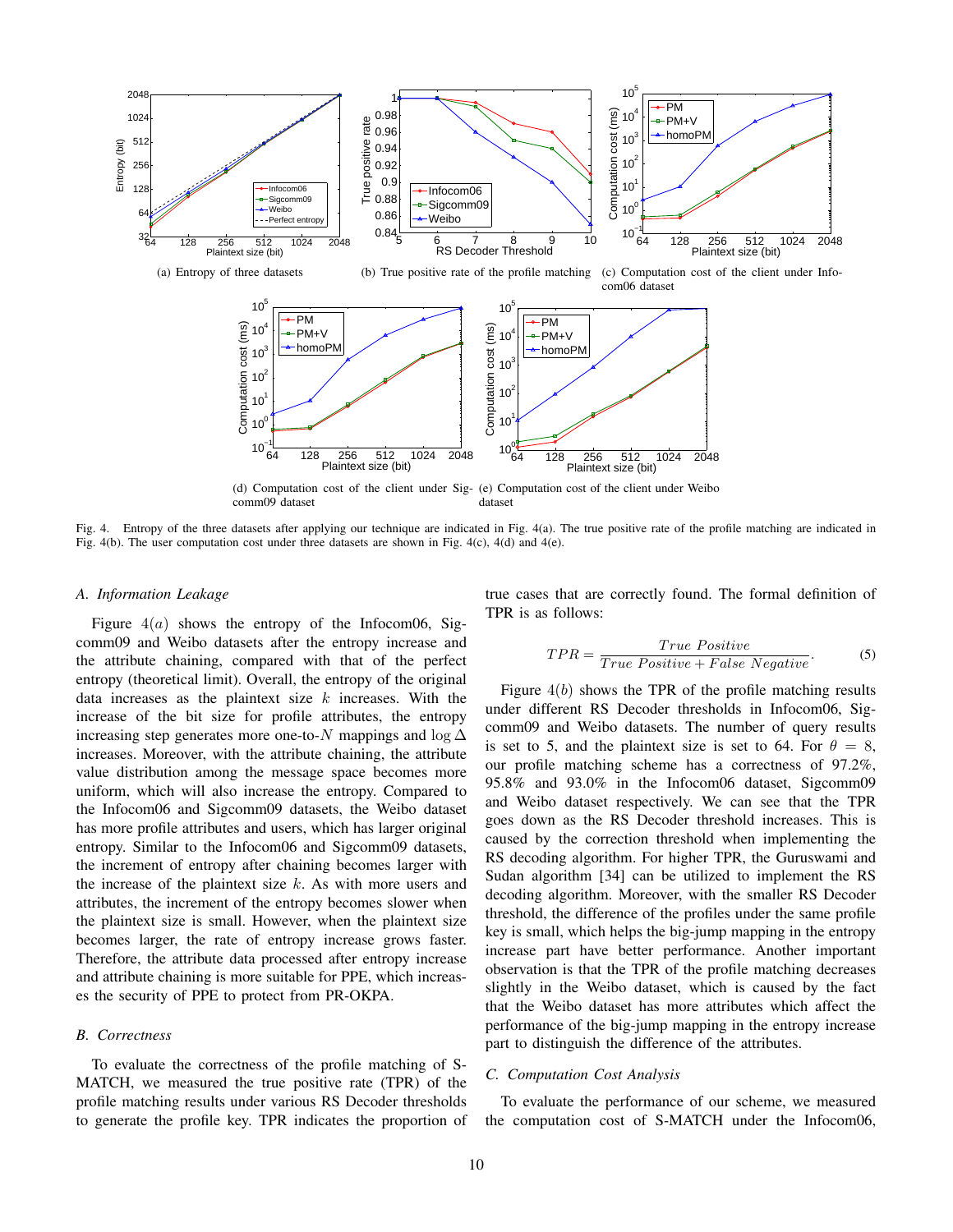

dataset (e) Communication cost under sigcomm09 (f) Communication cost under Weibo dataset dataset

Fig. 5. The server computation cost under three datsets are shown in Fig. 5(a), Fig. 5(b) and Fig. 5(c). And Communication cost of S-MATCH under three datasets are shown in Fig. 4(c), Fig. 4(d) and Fig. 4(e).

Sigcomm09 and Weibo datasets in our mobile device and PC testbed. Figure 4(c), 4(d) and 4(e) present the client side computation cost of our scheme (i.e., PM and PM+V) in comparison to that of homoPM [8] under three real-world datasets. As the size of plaintext increases, the encryption time and data processing time of both schemes increase. In our profile matching scheme with the verification technique, when the plaintext size is small, the computation cost of the client side mainly comes from the key generation, which is relatively stable as the plaintext size increases. In the key generation, RS Decoder algorithm and RSA-OPRF algorithm are run, which take two modular exponentiations. As the plaintext size increases, the computation cost of the privacy-preserving profile matching scheme becomes larger, which is much less than that of the profile matching scheme based on homomorphic encryption. When the plaintext size is larger than 256 bits in the three social network datasets, the computation cost of our scheme is much less than that of those based on homomorphic encryption. With the plaintext size increases, the advantage of our scheme's lower computation cost becomes more obvious.

Figure 5(a), 5(b) and 5(c) presents the server computation cost of our scheme (i.e., PM) in comparison to that of homoPM [8] under three real-world datasets. Different from the PPE schemes, homomorphic encryption implemented by Paillier's cryptosystem [18] needs additional modular multiplication operations in the server after encryption to make the ciphertext comparable. In that case, the computation cost of homoPM includes an offline computation cost (i.e., encryption, which each user can process independently) and an online computation cost (i.e., a modular multiplication operation on the ciphertext, which makes the computation cost increase by the size of users and causes the latency in the query response). With a large real-world social network dataset and plaintext size, the profile matching based on PPE is more advantageous than homomorphic encryption. This is mainly due to the server computation cost of homomorphic encryption, where the computation cost of the multiplication increases with the increase of users and the attributes. Also, the attribute values encrypted by the Euclidean-distance close profiles key will further help to filter the dataset and reduce the search range, which also increases the performance.

#### *D. Communication Cost Analysis*

To evaluate the performance of our scheme, we measured the communication cost of S-MATCH under the Infocom06, Sigcomm09 and Weibo datasets between the mobile device and PC.

Figure 5(d), Figure 5(e) and Figure 5(f) present the communication cost of our scheme (i.e., PM and PM+V). To evaluate the communication cost, the user ID length is defined as 32 bits, the number of the query results is 5, and  $N = M$ , where  $M$  is the plaintext length and  $N$  is the ciphertext length. In our scheme, the communication only happens between the untrusted server and the users. In other words, the packages to exchange the encrypted attribute values and the profile matching results is the main communication between them. The verification protocol introduces additional communication cost of the authentication information between the users and